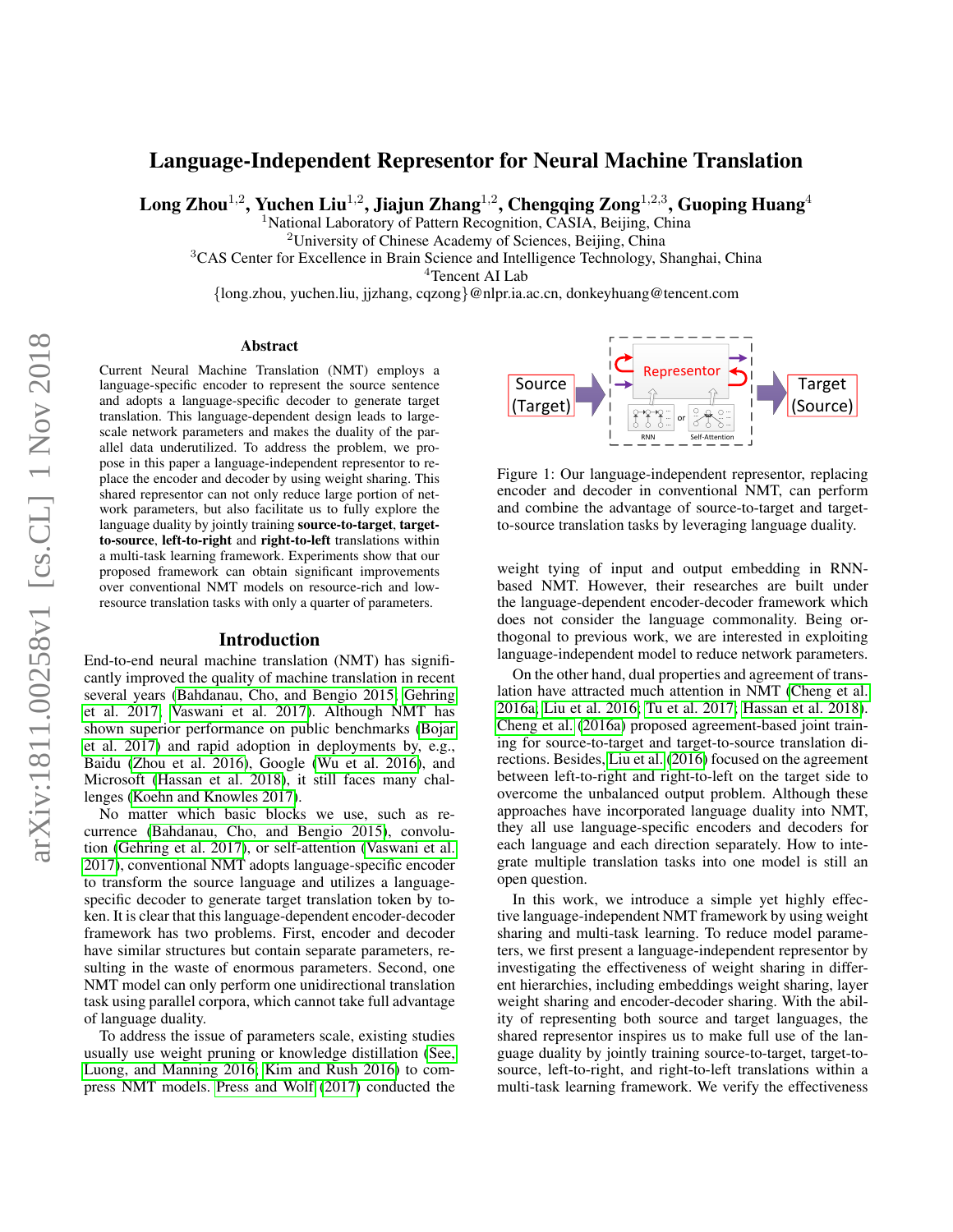of this framework on resource-rich Chinese↔English and low-resource English↔Japanese translation tasks. Experimental results demonstrate that our model can leverage only a quarter of parameters to achieve substantial improvements over conventional NMT models.

Specifically, we make the following contributions in this paper:

- To the best of our knowledge, this is the first work to introduce a language-independent representor to replace encoder and decoder in conventional NMT by using weight sharing. Specifically, this framework achieves model compression from a very different perspective.
- Our model can perform and combine the advantage of four translation tasks in a representor by utilizing language duality, which contains *source-to-target*, *target-tosource*, *left-to-right*, and *right-to-left* translations.
- Our proposed framework drastically reduces model parameters and achieves significant improvements especially for low-resource translations, where our framework can be viewed as a data augmentation technique.

# Background

Both RNN-based NMT (RNMT) [\(Luong, Pham, and Man](#page-7-10)[ning 2015\)](#page-7-10) and Transformer [\(Vaswani et al. 2017\)](#page-7-1) employ a language-dependent encoder-decoder structure, consisting of stacked encoder and decoder layers. The encoder maps an input sequence of symbol representations  $(x_1, ..., x_m)$  to a sequence of continuous representations  $z = (z_1, ..., z_m)$ . Given  $z$ , the decoder then generates an output sequence  $(y_1, ..., y_t)$  of symbols one element at a time. At each step the model is auto-regressive, consuming the previously generated symbols as additional input when generating the next.

Here, we mainly introduce the Transformer, as shown in Figure [2.](#page-1-0) Encoder layers consist of two sublayers: multi-head intra-attention followed by a position-wise feedforward layer. Decoder layers consist of three sublayers: multi-head intra-attention followed multi-head interattention, and then followed by a position-wise feed-forward layer. It uses residual connections around each of the sublayers, followed by layer normalization. The decoder uses masking in its self-attention to preserve the auto-regressive property during training step.

Given a set of training examples  $\{x^{(n)}, y^{(n)}\}_{n=1}^N$ , the training algorithm aims to find the model parameters that maximize the likelihood of the training data:

$$
J(\theta) = \sum_{n=1}^{N} log P(y^{(n)} | x^{(n)}; \theta)
$$
 (1)

For the sake of brevity, we refer the reader to [\(Luong, Pham,](#page-7-10) [and Manning 2015\)](#page-7-10) and [\(Vaswani et al. 2017\)](#page-7-1) for additional details regarding the architecture.

## Our Approach

We introduce a simple language-independent NMT framework which can not only reduce the model parameters, but also take full advantage of language duality. The central idea



<span id="page-1-0"></span>Figure 2: The architecture of Transformer, also of our representor, which only has four components for Transformer architecture: embedding, multi-head attention, feed-forward and layer normalization weight matrices. The same Roman number or color indicates weight sharing among them.

is to achieve language-independent representor by weight sharing, and perform multiple translation tasks by multi-task learning, as shown in Figure [3\(](#page-2-0)a).

#### Language-Independent Representor

Transformer and RNMT still employ language-dependent encode-decoder framework which leads to large-scale parameters. In this section, we will introduce a languageindependent representor achieved by embedding weight sharing and encoder-decoder sharing, as shown in Figure [2.](#page-1-0)

Embedding Weight Sharing (ES): NMT model uses embeddings to convert input tokens and output tokens to vectors. It also utilizes the linear transformation and softmax function to convert the decoder output to next-token probabilities. [Press and Wolf](#page-7-7) [\(2017\)](#page-7-7) conducted the weight tying of input and output embedding in RNMT, whose results show that it can reduce the size of NMT models without harming their performance. However, they conducted the experiments on English-German and English-French parallel pairs which are similar languages and have shared source-target vocabulary. What if they are not similar languages, such as Chinese-English or Japanese-English translation?

To address the problem, we design a *frequency-based embedding weight sharing* strategy. The steps are as follows: (1) We first count the frequency of word occurrences in bilingual languages and sort them in descending order. (2) We select a vocabulary according to the predefined vocabulary size. For example, we limit the source and target vo-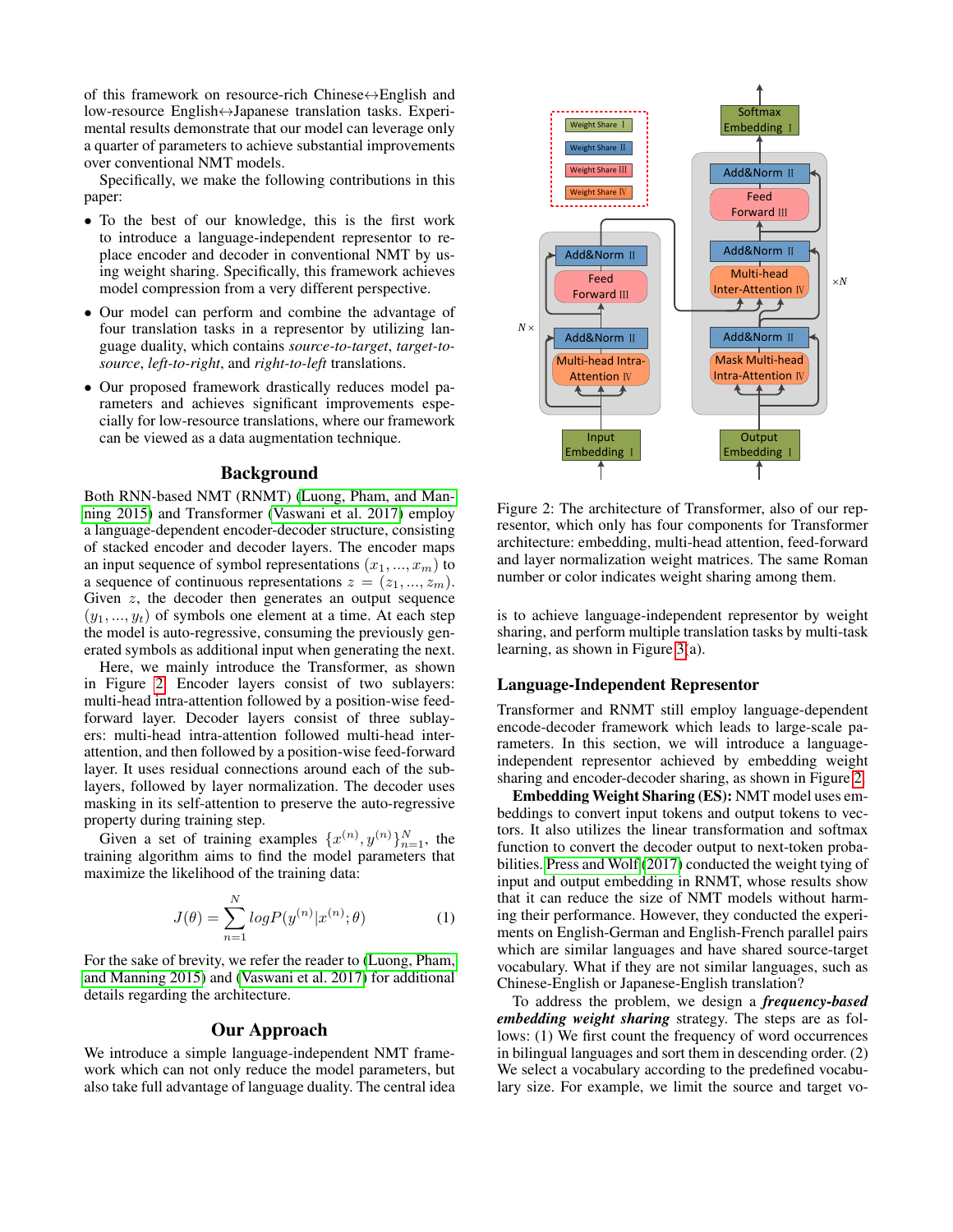

<span id="page-2-0"></span>Figure 3: Our proposed framework and two decoding methods. Our goal is to perform multiple translation tasks in a languageindependent representor by utilizing language duality, as shown in (a) for Chinese-English translation. (b) denotes the mixed decoding which can combine the left-to-right decoding and right-to-left decoding in one beam-search process determined by model. Joint decoding (c) works as a reranking technique to select a better translation from the two k-best candidates generated by the decoder.

cabularies to the most frequent 35K and 30K tokens, respectively. (3) Words of bilingual vocabulary having the same frequency rank share a word embedding. For instance, the sixth word of the source vocabulary and the sixth word of the target vocabulary use the same word embedding in training and inference. (4) If the source and target vocabularies have different vocabulary sizes, the length of shared embedding weight matrix is maximum of the source and target vocabulary size. As a result, the input embedding of the decoder, the output embedding of the decoder and the input embedding of the encoder are all shared.

Encoder-Decoder Sharing (EDS): Encoder and decoder play a key role in NMT, which map sequence of symbol representation to sequence of continuous representation. Weight sharing, such as RNN weight matrices or multi-head attention weight matrices, has been used for the different time steps within encoder or decoder. Here, we mainly focus on the weight sharing between encoder and decoder.

As shown in Figure [2,](#page-1-0) Transformer has some similar components which play analogous roles in every layer, consisting of multi-head attention layer, feed-forward layer, and layer normalization layer. The same Roman number or color indicates weight sharing among them in every layer. In other words, our representor replaces encoder and decoder of conventional NMT, and it only has three sets of parameters, namely self-attention, feed-forward and layer normalization weight matrix. Additionally, we also explore the Layer Weight Sharing (LS), in which every layer of encoder and decoder shares common weights . For RNMT, our proposed representor adopts one RNN (LSTM [\(Hochre-](#page-7-11) [iter and Schmidhuber 1997\)](#page-7-11) or GRU [\(Cho et al. 2014\)](#page-7-12)) to replace encoder and decoder.

### Multi-Task Learning for Representor

In the last section, we present a language-independent representor which can reduce large portion of network parameters. With the ability of representing both source and target languages, the shared representor facilitates us to fully explore the language duality consisting of source-to-target, target-to-source, left-to-right and right-to-left translation. In this section, we attempt to conduct multiple translation tasks in the shared representor by leveraging multi-task learning framework.

Source-to-Target and Target-to-Source (S-T&T-S): Conventional NMT directly models the probability of a target-language sentence given a source-language sentence. Some work have noticed the symmetry of translation [\(Cheng et al. 2016b;](#page-6-3) [He et al. 2016;](#page-7-13) [Tu et al. 2017;](#page-7-9) [Sennrich](#page-7-14) [et al. 2017;](#page-7-14) [Zhang et al. 2018\)](#page-8-1), which bridge source-to-target and target-to-source translation. However, above approaches use two encoder-decoder models or additional reconstructor, in which encoder and decoder have separate parameters. Since the encoder and decoder in our model share a set of parameters where both encoder and decoder are capable of mapping source and target languages, a straightforward idea is to utilize the joint training of source-to-target and targetto-source in the language-independent representor.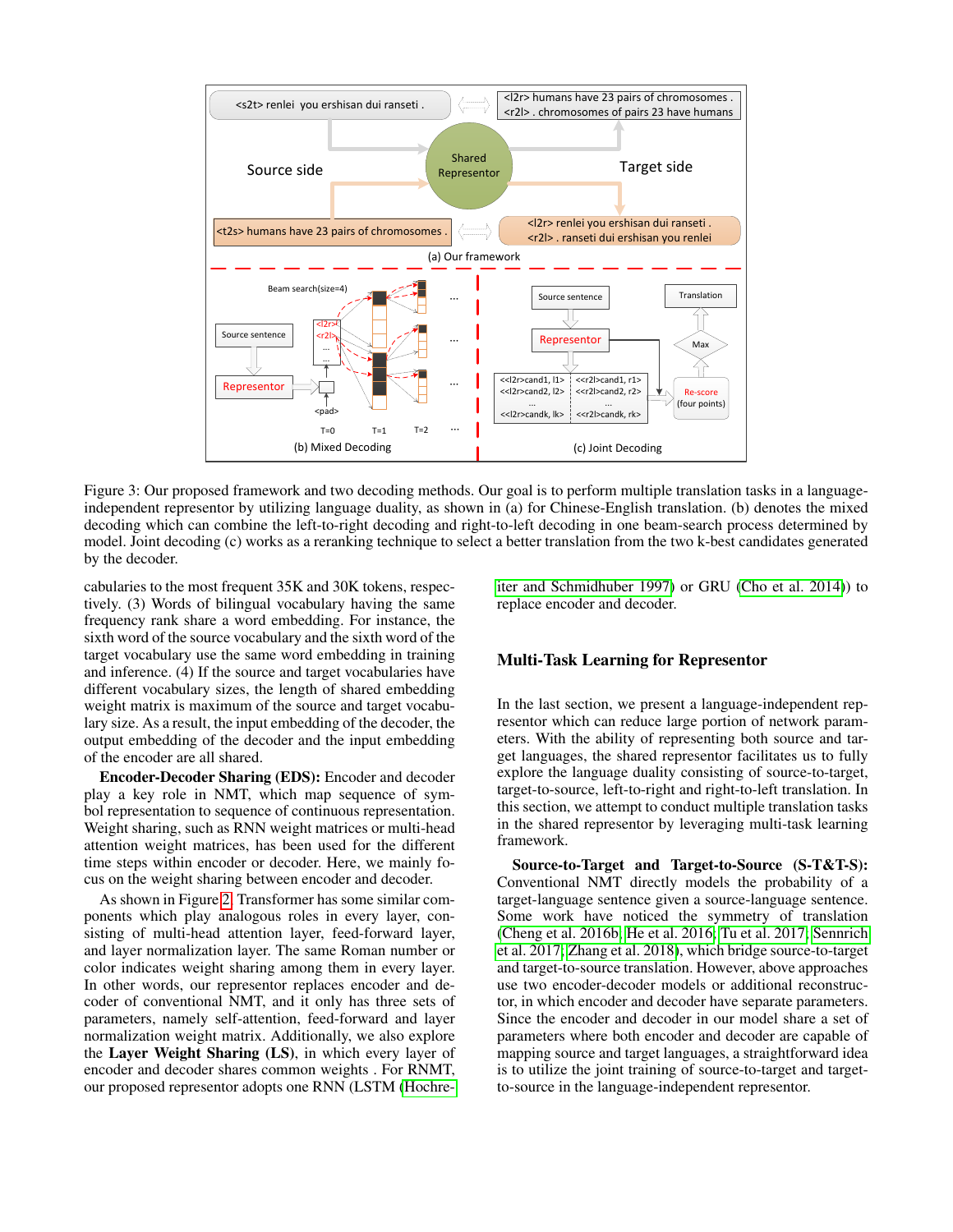We introduce our new training objective as follows:

<span id="page-3-5"></span>
$$
J(\theta) = \sum_{n=1}^{N} log P(y^{(n)} | x^{(n)}; \theta) + \sum_{n=1}^{N} log P(x^{(n)} | y^{(n)}; \theta)
$$
\n(2)

where  $\theta$  is shared model parameters in a single representor. Note that the objective consists of two parts: source-totarget likelihood and target-to-source likelihood. In this way, our representor is able to translate both source-to-target and target-to-source.

Left-to-Right and Right-to-Left (L-R&R-L): The decoders of RNN, convolution, or self-attention based usually generate the target words from left to right. Many studies have pointed out the shortcoming of unidirectional decoding, and proposed some approaches to combine the advantage of left-to-right decoding and right-to-left decoding [\(Liu](#page-7-8) [et al. 2016;](#page-7-8) [Sennrich et al. 2017;](#page-7-14) [Hassan et al. 2018\)](#page-7-3). Our goal in this work is to find a way to combine the left-toright and right-to-left decoding in one end-to-end model. Formally, the training can be written as the following equation:

<span id="page-3-6"></span>
$$
J(\theta) = \sum_{n=1}^{N} log P(\overrightarrow{y}^{(n)} | x^{(n)}; \theta) + \sum_{n=1}^{N} log P(\overleftarrow{y}^{(n)} | x^{(n)}; \theta)
$$
\n(3)

where  $P(\vec{y}^{(n)} | x^{(n)}; \theta)$  denotes the sequence generation from left to right, and  $P(\overleftarrow{y}^{(n)}|x^{(n)};\theta)$  denotes the generation from right to left. All models consisting of an encoder, left-to-right decoder, and right-to-left decoder use a shared representor.

Combining Four Patterns (CFP): By integrating the above two train objectives, we present a simple yet highly effective multi-task learning approach that utilizes source-totarget, target-to-source, target left-to-right and target rightto-left translation in one representor to enhance the translation agreement. To this end, the training algorithm aims to maximize the likelihood of the training data:

<span id="page-3-0"></span>
$$
J(\theta) = \sum_{n=1}^{N} log P(\overrightarrow{y}^{(n)} | x^{(n)}; \theta) + \sum_{n=1}^{N} log P(\overleftarrow{y}^{(n)} | x^{(n)}; \theta)
$$

$$
+ \sum_{n=1}^{N} log P(\overrightarrow{x}^{(n)} | y^{(n)}; \theta) + \sum_{n=1}^{N} log P(\overleftarrow{x}^{(n)} | y^{(n)}; \theta)
$$
(4)

where  $\theta$  is shared weight for all translation patterns. Here, our proposed model can conduct four translation tasks for one parallel corpora in a representor, while using half parameters compared to a standard end-to-end model.

## Training and Testing

In order to train multiple translation tasks in a represntor, we design a simple yet smart strategy to indicate the predefined translation direction. More specifically, we utilize two special labels ( $\langle s2t \rangle$  and  $\langle t2s \rangle$ ) in the first word of input sentences to guide the translation tasks (source-to-target or target-to-source). Besides, we employ another two special labels ( $\langle l2r \rangle$  and  $\langle r2l \rangle$ ) at the beginning of output sentences to indicate translating from left to right or from right to left.

It is easy to use the stochastic gradient descent algorithm to implement duality-based joint learning since the single translation model in four directions uses the same training data and model parameters.

Once a model is trained, we can use a beam search to conduct mixed decoding simply. Alternatively, we introduce a joint decoding method for the proposed framework, as shown in Figure [3\(](#page-2-0)b) and [3\(](#page-2-0)c).

Mixed Decoding (MD) The central idea of mixed decoding is to combine the left-to-right and right-to-left decoding in one beam-search process simultaneously. More specifically, the first input token of decoder is a  $\langle pad \rangle$  whose embedding is all zeros for initialization. Instead of adding the label at the beginning of output sentences to guide translating from left to right or from right to left, we predict the first output token  $(\langle l2r \rangle$  or  $\langle r2l \rangle$ ) determined by the model. And we do not need to do anything until the end-of-sentence flag is predicted. That is, our model has the ability to choose leftto-right or right-to-left decoding automatically according to the source representation.

Joint Decoding (JD) Inspired by [\(Liu et al. 2016\)](#page-7-8) and [\(Tu et al. 2017\)](#page-7-9), we adapt a joint decoding method to find a translation that approximately maximizes the likelihood score. For Equation [4,](#page-3-0) the joint decoding consists of two steps: 1) run beam search for target left-to-right and rightto-left models independently to obtain two k-best lists; 2) rerank the union of two k-best lists using the joint model to get the best candidate.

# Experimental Settings

## Dataset

We evaluate our experiments on large-scale NIST  $Chinese \leftrightarrow English$  translation tasks, and low-resource KFTT English↔Japanese translation datasets.

For Chinese↔English translation, our training data con-sists of 2.08M sentence pairs extracted from LDC corpus<sup>[1](#page-3-1)</sup>. We use NIST 2003 (MT03) dataset as the validation set, NIST 2004 (MT 04), NIST 2005 (MT05), NIST 2006 (MT 06) datasets as our test sets. We use BPE [\(Sennrich, Had](#page-7-15)[dow, and Birch 2016b\)](#page-7-15) to encode Chinese and English respectively, and limit the source and target vocabularies to the most frequent 30K tokens.

For English↔Japanese translation tasks, we use KFTT datasets<sup>[2](#page-3-2)</sup> consisting of 440K sentence pairs, which also is used in [\(Arthur, Neubig, and Nakamura 2016\)](#page-6-4). Sentences were encoded using BPE, and the vocabulary sizes are 31K and 33K for English and Japanese respectively.

#### Training Details

We use the tensor2tensor<sup>[3](#page-3-3)</sup> library for training and evaluating our Transformer model. Additionally, we utilize the Open-NMT<sup>[4](#page-3-4)</sup> to train and test our RNMT model.

<span id="page-3-1"></span><sup>1</sup>The corpora include LDC2000T50, LDC2002T01, LDC2002E18, LDC2003E07, LDC2003E14, LDC2003T17 and LDC2004T07.

<span id="page-3-4"></span>4 https://github.com/OpenNMT/OpenNMT-py

<span id="page-3-2"></span><sup>2</sup> http://isw3.naist.jp/ philip-a/emnlp2016/

<span id="page-3-3"></span><sup>3</sup> https://github.com/tensorflow/tensor2tensor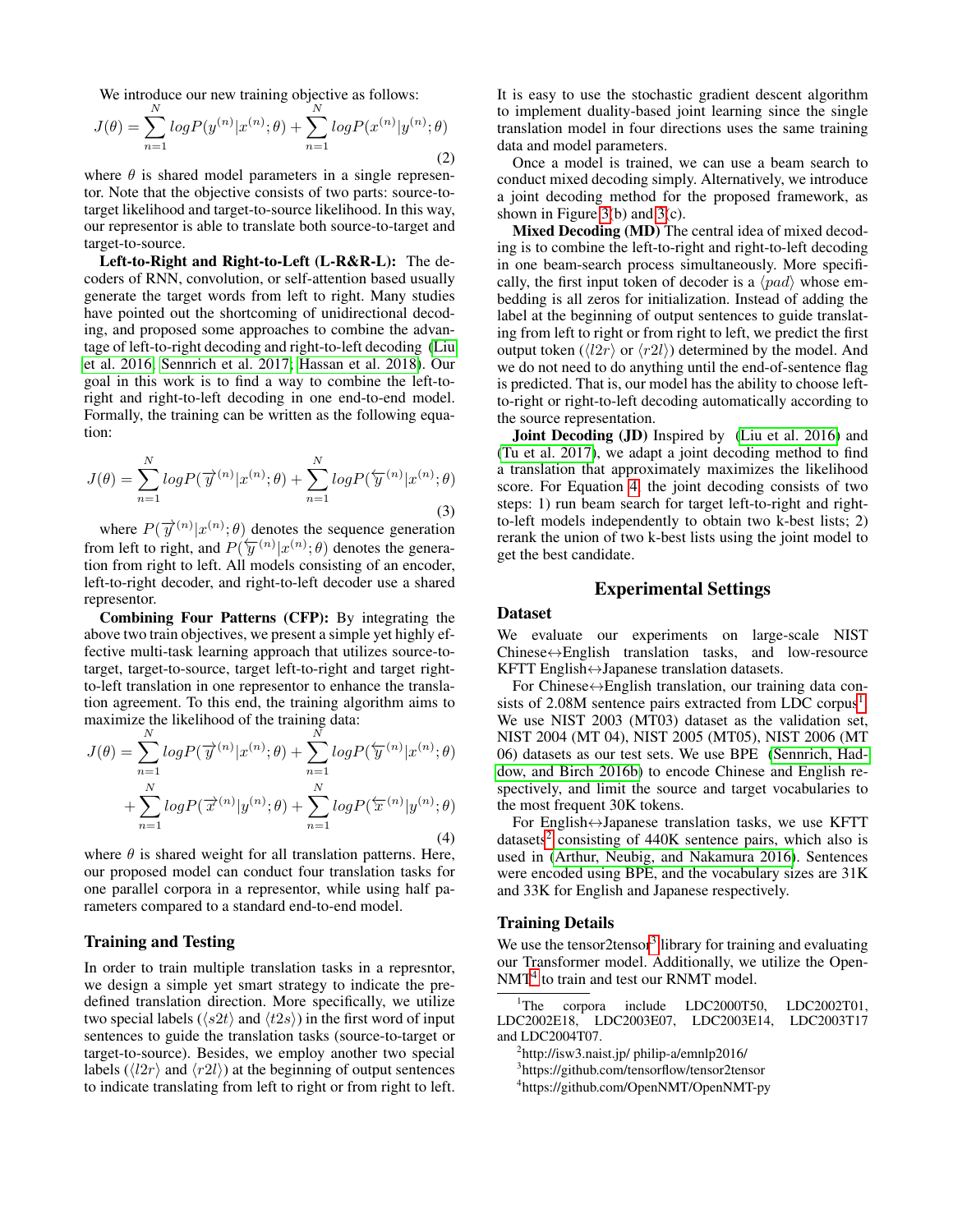| Model                             | Params | Percent  | MT <sub>03</sub> | MT04  | M <sub>05</sub> | MT06  | <b>AVE</b>         |
|-----------------------------------|--------|----------|------------------|-------|-----------------|-------|--------------------|
| <b>RNMT</b>                       | 157.0M | 100%     | 40.15            | 40.37 | 37.25           | 37.91 | 38.92              |
| $RNMT + ES$                       | 97.1M  | 61.8%    | 40.75            | 41.20 | 37.98           | 38.99 | 39.73 <sub>1</sub> |
| $RNMT + EDS$                      | 125.0M | 79.6%    | 38.24            | 38.57 | 36.02           | 35.91 | 37.19              |
| $RNMT + ES + EDS$                 | 65.0M  | 41.4%    | 37.77            | 37.77 | 35.49           | 35.27 | 36.84              |
| <b>Transformer</b>                | 270.8M | 100%     | 47.27            | 48.83 | 45.71           | 45.14 | 46.74              |
| Transformer + ES                  | 207.8M | 76.7%    | 47.63            | 48.32 | 47.51           | 45.31 | 47.19 <sup>+</sup> |
| Transformer + EDS                 | 170.0M | 62.8%    | 47.13            | 47.02 | 45.96           | 45.46 | 46.39              |
| Transformer + ES + EDS            | 107.1M | 39.5%    | 47.97            | 47.30 | 46.32           | 45.28 | 46.71              |
| Transformer + $ES$ + $EDS$ + $LS$ | 44.1M  | $16.6\%$ | 45.04            | 45.51 | 43.46           | 43.70 | 44.43              |
| Transformer (base)                | 60.0M  | 22.1%    | 45.62            | 45.67 | 44.45           | 44.72 | 45.12              |
| Transformer (2-2)                 | 153.2M | 56.6%    | 44.72            | 46.03 | 43.23           | 42.25 | 44.05              |

<span id="page-4-0"></span>Table 1: Results of our proposed representor for Chinese-English translation. Although the number of model parameters is drastically reduced, their performance is comparable to baseline. ES and EDS mean embedding weight sharing and encoderdecoder sharing separately. "Transformer + ES + EDS", namely our proposed representor, will be used in latter experiments. LS denotes layer weight sharing, and the last line shows the results that transformer has two layers encoder and decoder respectively. " $\ddagger$ ": significantly better than baseline ( $p < 0.05$ ).

For our Transformer model, we employ the Adam optimizer with  $\beta_1$ =0.9,  $\beta_2$ =0.98, and  $\epsilon$ =10<sup>-9</sup>. We use the same warmup and decay strategy for learning rate as [\(Vaswani](#page-7-1) [et al. 2017\)](#page-7-1), with 4,000 warmup steps. During training, we employ label smoothing of value  $\epsilon_{ls}=0.1$ . For evaluation, we use beam search with a beam size of  $k=4$  and length penalty  $\alpha$ =0.6. Additionally, we use 6 encoder and decoder layers, hidden state size  $d_x=1024$ , 16 attention-heads, and 4096 feed forward inner-layer dimensions.

For RNMT, we use 4 encoder and decoder layers with LSTM. The word embedding dimension and the size of hidden layers are both set to 1,000. we use global attention [\(Lu](#page-7-10)[ong, Pham, and Manning 2015\)](#page-7-10) and beam search with beam size  $k=12$  in RNMT. Parameter optimization is performed using Adam with the default configuration.

#### Results and Analysis

Below we discuss the results of our translation experiments about representor and multi-task learning framework, measuring translation quality with case-insensitive BLEU [\(Pap](#page-7-16)[ineni et al. 2002\)](#page-7-16).

### Language-Independent Representor

We first analyze the effects of representor on both RNMT and Transformer. The results on Chinese-English translation are shown in Table [1.](#page-4-0) Experimental results demonstrate that our proposed *frequency-based embedding weight sharing* strategy obtains significant accuracy improvements on RNMT (39.73 vs. 38.92) and Transformer (47.19 vs. 46.74). We find that the weight sharing of encoder and decoder is more effective to Transformer (46.39 vs. 46.74) than RNMT (37.19 vs 38.92), where the number of Transformer parameters is sharply reduced, and their performance is comparable to baseline. Note that even though our proposed model (Transformer  $+ ES + EDS$ ) only uses 39.5% parameters of baseline model, their performance is comparable.

Furthermore, we also compare with the base Transformer model<sup>[5](#page-4-1)</sup> and two layers encoder-decoder Transformer model,

| Model                               | Params | <b>Test</b> |
|-------------------------------------|--------|-------------|
| Arthur, Neubig, and Nakamura (2016) |        | 23.20       |
| Nguyen and Chiang (2018)            |        | 26.20       |
| <b>Transformer</b>                  | 210.8M | 29.88       |
| Our Representor                     | 110.0M | 31.63       |

<span id="page-4-2"></span>Table 2: Translation performance of Transformer and our proposed representor on English-Japanese. We also provide some experimental results of the first two models on the same data set.

whose results are reported in the last two lines of Table [1.](#page-4-0) The base Transformer reduces model parameters but decreases dramatically the translation quality. Our proposed weight sharing models outperform the two layer Transformer in terms of BLEU scores and model parameters. Considering the balance between model size and translation performance, we will use this kind of representor without LS (Transformer + ES + EDS) in subsequent experiments.

Table [2](#page-4-2) shows the performance of representor on lowresource English-Japanese translation, which demonstrates that even though the weight sharing models contain fewer parameters than the baseline models, it gets an improvement of +1.75 BLEU points. Furthermore, we show that our representor can reduce the size of Transformer models to less than half of their original size while achieving significant improvement for low-resource translation.

#### Multi-Task Learning for Representor

In this section, we will report and analyze the results of multi-task learning framework, which conducts multiple translation tasks in a language-independent representor.

Results on Chinese↔English Our results of multi-task learning technique on large-scale Chinese↔English translation tasks are presented in Table [3.](#page-5-0) We find that our CFP model with joint decoding obtains the best results in Ch-En translation, and it outperforms standard Transformer by 1.34 BLEU points. Additionally, L-R&R-L model, getting an improvement of 1.02 BLEU points than Transformer, behaves

<span id="page-4-1"></span><sup>&</sup>lt;sup>5</sup>For base model, we use hidden state size  $d_x = 512$ , 8 attention-

heads, and 2048 feed forward inner-layer dimensions.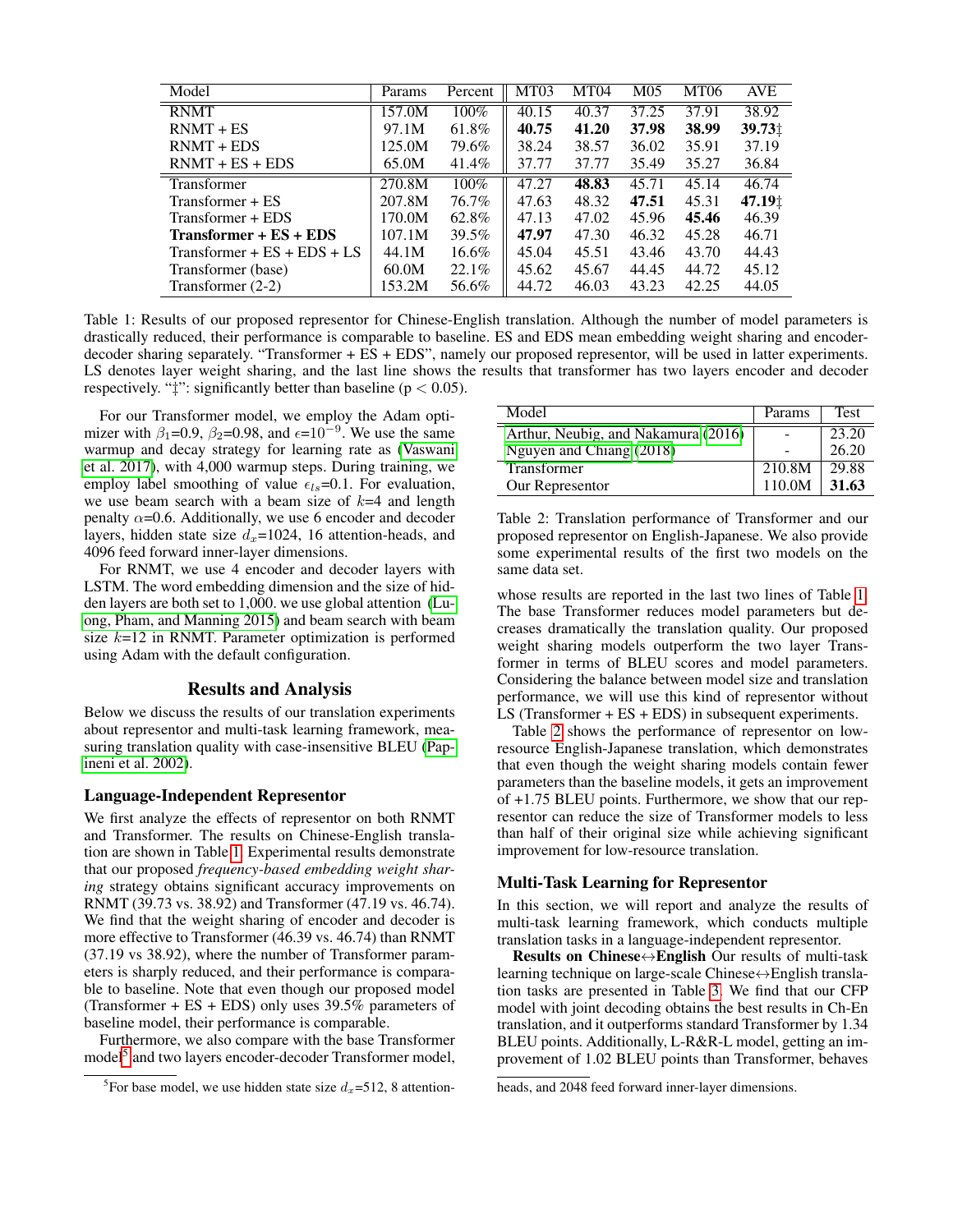| System      | Decoding Manner |                     | $Chinese \leftrightarrow English$ | $English \leftrightarrow Japanese$ |                     |  |
|-------------|-----------------|---------------------|-----------------------------------|------------------------------------|---------------------|--|
|             |                 | $Ch \rightarrow En$ | $En \rightarrow Ch$               | $En \rightarrow Ja$                | $Ja \rightarrow En$ |  |
| Transformer | Left-to-right   | 46.74               | 22.49                             | 29.88                              | 23.70               |  |
| Representor | Left-to-right   | 46.71               | 21.74                             | 31.63                              | 25.61               |  |
| $S-T&T-S$   | Left-to-right   | 46.72               | 21.12                             | 32.81†                             | 25.88 <sup>+</sup>  |  |
| $L-R&R-L$   | Mixed Decoding  | 47.41‡              | $23.51+$                          | 32.84                              | $25.55\dagger$      |  |
| CFP Method  | Mixed Decoding  | 47.25 ±             | 23.08‡                            | 32.62†                             | $26.59+$            |  |
|             | Joint Decoding  | 48.08               | 23.47 <sup>+</sup>                | $33.41\dagger$                     | 26.19 <sup>+</sup>  |  |

<span id="page-5-0"></span>Table 3: Experimental results of multi-task learning framework for four directions on two translation tasks. S-T&T-S and L-R&R-L extend represnetor by introducing the new training objective Eq.[\(2\)](#page-3-5) and Eq.[\(3\)](#page-3-6) respectively. The CFP method means the multi-task learning technique that utilizes a representor to training four translation directions shown in Eq.[\(4\)](#page-3-0). The results marked by  $\dagger$  are significantly better than Transformer ( $p < 0.01$ ), and " $\dagger$ " denotes  $p < 0.05$ .

better than CFP model on En-Ch translation. Experiments demonstrate that our single model can conduct source-totarget and target-to-source translation by using less than a quarter of parameters, while still achieving better performance on large-scale datasets.

Results on English↔Japanese Three kinds of task-level weight sharing methods have achieved remarkable improvements in low-resource translation, as demonstrated in Table [3.](#page-5-0) Experiments show that our CFP framework combining four translation patterns outperforms the Transformer by +3.53 and + 2.89 BLEU points in bidirectional English-Japanese translation separately. We think the main reason is that our proposed framework can be regarded as a data augmentation technique for low-resource translation.



<span id="page-5-1"></span>Figure 4: Translation qualities (BLEU score) of our joint decoding, mixed decoding, and Transformer(L2R) on Chinese-English translation as beam size become larger.

Effect of Large Decoding Space [\(Tu et al. 2017\)](#page-7-9) observed that general likelihood objective favors short translations, and can not decode well in a large search space. We present the effect of CFP model with mixed and joint decoding on different beam sizes k, as shown in Figure [4.](#page-5-1) Unlike Transformer, increasing the size of decoding space leads to improving the BLEU scores for our joint decoding. Although joint decoding is more complicated than mixed decoding, it can capture dependency of four translation directions to select the best candidate.

Ratio of L2R and R2L The mixed decoding allows the model to choose either right-to-left or left-to-right decoding based on the particular source representation. We have conducted the statistical analysis on the proportion of left-toright decoding and right-to-left decoding. We find that the proportion of L2R in Ch-En translation is higher than that of R2L, and En-Ja has opposite phenomenon. These phenomena are consistent with the experimental results that L2R decoding behaves better than R2L decoding in Ch-En and L2R decoding is worse than R2L decoding in En-Ja.

| Direction | $Chinese \leftrightarrow English$ |                     | $English \leftrightarrow Japanese$    |                     |  |
|-----------|-----------------------------------|---------------------|---------------------------------------|---------------------|--|
|           | $Ch \rightarrow En$               | $En \rightarrow Ch$ | $\mathsf{En} \rightarrow \mathsf{Ja}$ | $Ja \rightarrow En$ |  |
| L2R       | 56.0%                             | 54.8%               | 48.2%                                 | 45.3%               |  |
| R 21.     | 44.0%                             | $45.2\%$            | 51.8%                                 | 54.7%               |  |

Table 4: Translation proportion of L2R and R2L manners on  $Ch \leftrightarrow En$  and  $En \leftrightarrow Ja$  translation tasks.

Length Analysis We follow [Bahdanau, Cho, and Ben](#page-6-0)[gio](#page-6-0) [\(2015\)](#page-6-0) to group sentences of similar lengths together and compute a BLEU score per group. Figure [5](#page-5-2) shows that joint decoding can alleviate the inability of translating long sentences, but mixed decoding behaves better in handling short sentences.



<span id="page-5-2"></span>Figure 5: Length Analysis - performance of translations with respect to the lengths of the source sentences.

Duality Analysis Table [5](#page-6-5) gives a translation example of different models. Transformer(L2R) drops out the second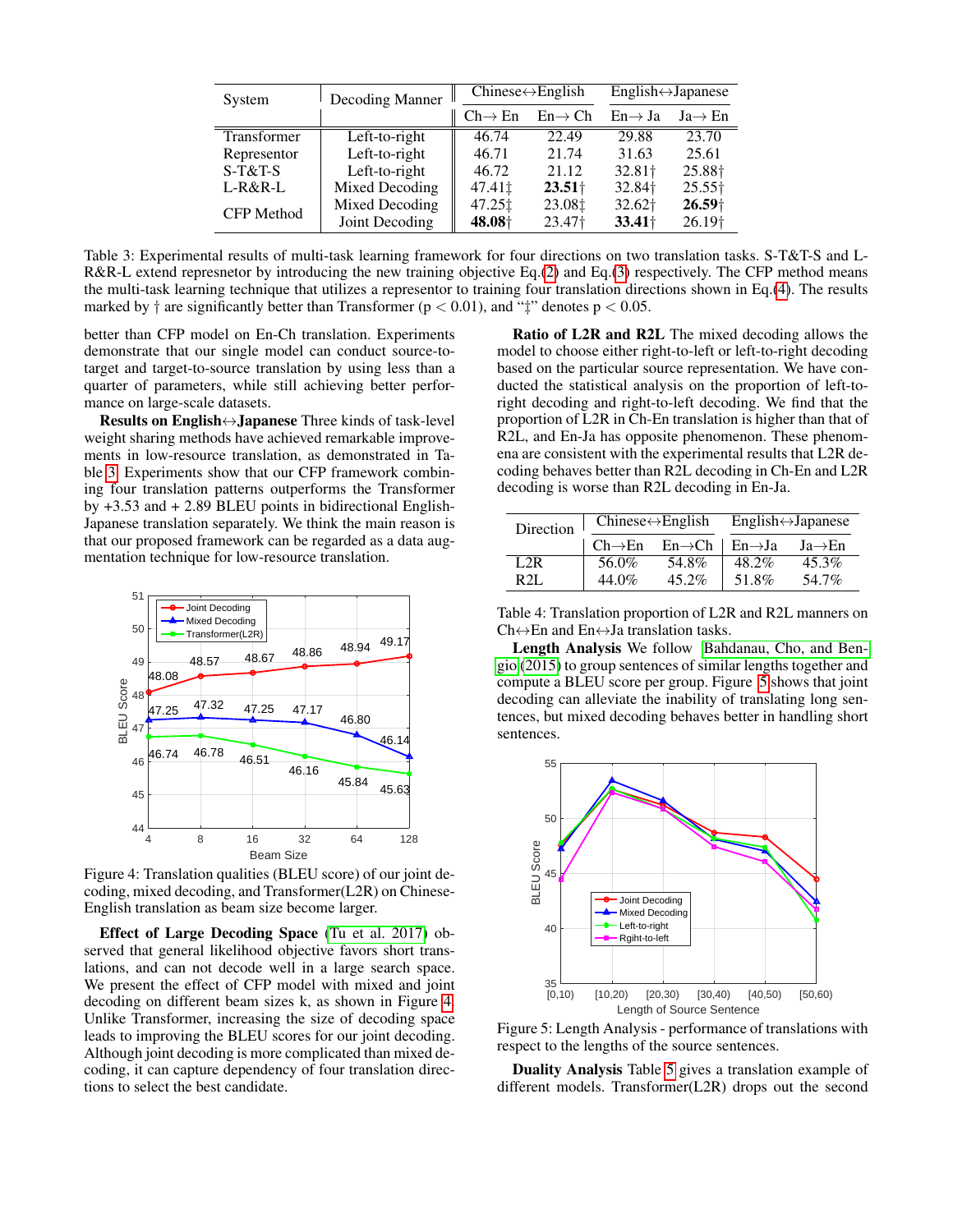| Source           | héngfú xiàfāng shì yī zhāng shíduō píngfāngmǐ de wángxuǎn jùfú yíxiàng, tā dài zhe                                                               |
|------------------|--------------------------------------------------------------------------------------------------------------------------------------------------|
|                  | yǎnjìng, miànlù wēixiào, qìzhì rúyǎ                                                                                                              |
| Reference        | below the banner, there was a big picture of <b>wang xuan</b> that was more than ten square                                                      |
|                  | meters in size . wang was wearing a pair of glasses, smiling with a scholarly air.                                                               |
| Transformer(L2R) | below the scroll is a huge portrait of a 10-square-meter wang.                                                                                   |
| Transformer(R2L) | he had a look on his face, wearing glasses, a smiling face and a refined air.                                                                    |
| Mixed Decoding   | below the banner is a big portrait of more than 10 square meters, <i>wearing glasses</i> ,<br>smiling, and elegant.                              |
| Joint Decoding   | below the banner is a huge portrait of <b>wang xuan</b> , which is more than 10 square meters<br>long. he wears glasses, smiles, and is elegant. |

<span id="page-6-5"></span>Table 5: Chinese-English translation examples of Transformer decoding in left-to-right and right-to-left ways, our proposed models using mixed decoding (MD) and joint decoding (JD) technique respectively.

half of the Chinese sentence, while Transformer(R2L) omits the versa part. Mixed decoding gets better translation result than Transformer. Compared with mixed decoding, joint decoding not only translates successfully the latter part of the sentence, but also translates accurately the name wángxuǎn, which demonstrates that our proposed models can enhance the translation duality and agreement.

## Related Work

Our work is inspired by three lines of research on improving NMT by:

Model Compression and Multi-Task Learning To reduce model parameters, weight pruning and knowledge distillation have been proposed to compress NMT models [\(See,](#page-7-5) [Luong, and Manning 2016;](#page-7-5) [Kim and Rush 2016\)](#page-7-6). Additionally, a recent lines of research have investigated multilingual machine translation by using multi-task learning [\(Ha,](#page-7-18) [Niehues, and Waibel 2016;](#page-7-18) [Firat et al. 2016;](#page-7-19) [Johnson et al.](#page-7-20) [2017\)](#page-7-20). However, we achieve model compression from a very different perspective, even though this is not the main purpose. Besides, our model can also be adapted to these approaches because they are orthogonal to each other.

Data Augmentation for NMT For low-resource NMT, most of the existing approaches and models mainly focus on utilizing transfer learning [\(Zoph et al. 2016;](#page-8-2) [Lakew, Gangi,](#page-7-21) [and Federico 2017;](#page-7-21) [Gu et al. 2018\)](#page-7-22), or exploiting large-scale monolingual data [\(Cheng et al. 2016b;](#page-6-3) [Sennrich, Haddow,](#page-7-23) [and Birch 2016a;](#page-7-23) [Zhang and Zong 2016\)](#page-8-3). [Fadaee, Bisazza,](#page-7-24) [and Monz](#page-7-24) [\(2017\)](#page-7-24) proposed a data augmentation method that generates new sentence pairs by replacing high-frequency words with rare words. In this paper, our proposed framework can be viewed as a novel data augmentation technique that expands training corpora multiple times by data transformation for low-resource translation.

Translation Duality for NMT Some work have noticed the symmetry of translation [\(Cheng et al. 2016b;](#page-6-3) [He et al.](#page-7-13) [2016;](#page-7-13) [Zhang et al. 2018\)](#page-8-1), which attempt to bridge sourceto-target translation and target-to-source translation. In the other hand, many studies have pointed out the shortcoming of unidirectional decoding, and proposed some approaches to combine the advantage of left-to-right decoding and rightto-left decoding [\(Liu et al. 2016;](#page-7-8) [Sennrich et al. 2017;](#page-7-14) [Hassan et al. 2018\)](#page-7-3). However, above methods are designed for alternative translation agreement and use two different encoder-decoder models. We attempt at designing a unified

framework to boost the duality of four translation directions by using one representor.

# Conclusions and Future Work

In this work, we propose a noval language-independent NMT framework in which a language-independent representor can perform multiple translation tasks by using weight sharing and multi-task learning. Our proposed framework can drastically reduce model parameters and take full advantage of language duality. Experiments on two resource-rich and low-resource translation tasks show that our framework can use only a quarter of parameters while achieving significant improvements over conventional NMT models. For future work, we plan to design explicit training constraints in the multi-task learning framework to further exploit the language duality. Additionally, it is interesting to extend this approach to monolingual data utilization and unsupervised neural machine translation.

## References

- <span id="page-6-4"></span>[Arthur, Neubig, and Nakamura 2016] Arthur, P.; Neubig, G.; and Nakamura, S. 2016. Incorporating discrete translation lexicons into neural machine translation. In *Proceedings of the 2016 Conference on Empirical Methods in Natural Language Processing*, 1557–1567. Association for Computational Linguistics.
- <span id="page-6-0"></span>[Bahdanau, Cho, and Bengio 2015] Bahdanau, D.; Cho, K.; and Bengio, Y. 2015. *Neural machine translation by jointly learning to align and translate*. In Proceedings of ICLR 2015.
- <span id="page-6-1"></span>[Bojar et al. 2017] Bojar, O.; Chatterjee, R.; Federmann, C.; Graham, Y.; Haddow, B.; Huang, S.; Huck, M.; Koehn, P.; Liu, Q.; Logacheva, V.; et al. 2017. Findings of the 2017 conference on machine translation (wmt17). In *Proceedings of the Second Conference on Machine Translation*, 169–214.
- <span id="page-6-2"></span>[Cheng et al. 2016a] Cheng, Y.; Shen, S.; He, Z.; He, W.; Wu, H.; Sun, M.; and Liu, Y. 2016a. Agreement-based joint training for bidirectional attention-based neural machine translation. In *In Proceedings of IJCAI 2016*.
- <span id="page-6-3"></span>[Cheng et al. 2016b] Cheng, Y.; Xu, W.; He, Z.; He, W.; Wu, H.; Sun, M.; and Liu, Y. 2016b. *Semi-supervised learning for neural machine translation*. In Proceedings of ACL 2016.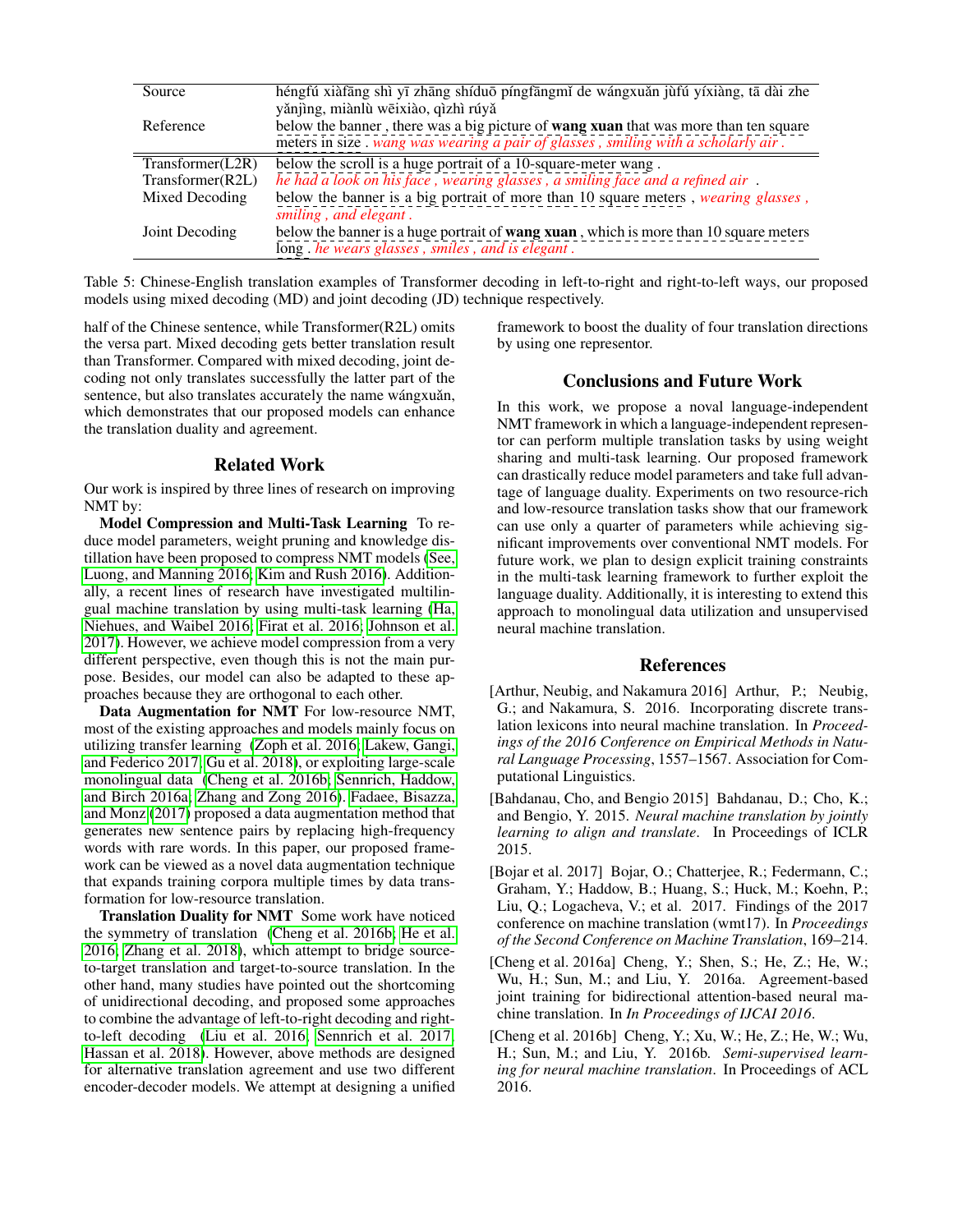- <span id="page-7-12"></span>[Cho et al. 2014] Cho, K.; van Merrienboer, B.; Gulcehre, C.; Bahdanau, D.; Bougares, F.; Schwenk, H.; and Bengio, Y. 2014. *Learning phrase representations using RNN encoderdecoder for statistical machine translation*. In Proceedings of EMNLP 2014.
- <span id="page-7-24"></span>[Fadaee, Bisazza, and Monz 2017] Fadaee, M.; Bisazza, A.; and Monz, C. 2017. Data augmentation for low-resource neural machine translation. In *Proceedings of the 55th Annual Meeting of the Association for Computational Linguistics (Volume 2: Short Papers)*, 567–573. Association for Computational Linguistics.
- <span id="page-7-19"></span>[Firat et al. 2016] Firat, O.; Sankaran, B.; Al-Onaizan, Y.; Vural, F. T. Y.; and Cho, K. 2016. *Zero-resource translation with multi-lingual neural machine translation*. In Proceedings of EMNLP 2016.
- <span id="page-7-0"></span>[Gehring et al. 2017] Gehring, J.; Auli, M.; Grangier, D.; Yarats, D.; and Dauphin, Y. 2017. Convolutional sequence to sequence learning. In *ICML*.
- <span id="page-7-22"></span>[Gu et al. 2018] Gu, J.; Hassan, H.; Devlin, J.; and Li, V. O. 2018. Universal neural machine translation for extremely low resource languages. *In Proceedings of NAACL 2018*.
- <span id="page-7-18"></span>[Ha, Niehues, and Waibel 2016] Ha, T.-L.; Niehues, J.; and Waibel, A. 2016. Toward multilingual neural machine translation with universal encoder and decoder. *In Proceedings of IWSLT 2016*.
- <span id="page-7-3"></span>[Hassan et al. 2018] Hassan, H.; Aue, A.; Chen, C.; Chowdhary, V.; Clark, J.; Federmann, C.; Huang, X.; Junczys-Dowmunt, M.; Lewis, W.; Li, M.; et al. 2018. Achieving human parity on automatic chinese to english news translation. *arXiv preprint arXiv:1803.05567*.
- <span id="page-7-13"></span>[He et al. 2016] He, D.; Xia, Y.; Qin, T.; Wang, L.; Yu, N.; Liu, T.; and Ma, W.-Y. 2016. Dual learning for machine translation. In *Advances in Neural Information Processing Systems*, 820–828.
- <span id="page-7-11"></span>[Hochreiter and Schmidhuber 1997] Hochreiter, S., and Schmidhuber, J. 1997. Long short-term memory. *Neural computation* 9(8):1735–1780.
- <span id="page-7-20"></span>[Johnson et al. 2017] Johnson, M.; Schuster, M.; Le, Q. V.; Krikun, M.; Wu, Y.; Chen, Z.; Thorat, N.; Viégas, F.; Wattenberg, M.; Corrado, G.; et al. 2017. Google's multilingual neural machine translation system: enabling zero-shot translation. *Transactions of the Association for Computational Linguistics*.
- <span id="page-7-6"></span>[Kim and Rush 2016] Kim, Y., and Rush, A. M. 2016. Sequence-level knowledge distillation. In *Proceedings of the 2016 Conference on Empirical Methods in Natural Language Processing*, 1317–1327. Association for Computational Linguistics.
- <span id="page-7-4"></span>[Koehn and Knowles 2017] Koehn, P., and Knowles, R. 2017. Six challenges for neural machine translation. In *Proceedings of the First Workshop on Neural Machine Translation*, 28–39. Association for Computational Linguistics.
- <span id="page-7-21"></span>[Lakew, Gangi, and Federico 2017] Lakew, S. M.; Gangi, M. A. D.; and Federico, M. 2017. Multilingual neural machine translation for low resource languages. In *CLiC-it*.
- <span id="page-7-8"></span>[Liu et al. 2016] Liu, L.; Utiyama, M.; Finch, A.; and Sumita, E. 2016. Agreement on target-bidirectional neural machine translation. In *Proceedings of the 2016 Conference of the North American Chapter of the Association for Computational Linguistics: Human Language Technologies*, 411–416.
- <span id="page-7-10"></span>[Luong, Pham, and Manning 2015] Luong, M.-T.; Pham, H.; and Manning, C. D. 2015. *Effective approaches to attention-based neural machine translation*. In Proceedings of EMNLP 2015.
- <span id="page-7-17"></span>[Nguyen and Chiang 2018] Nguyen, T., and Chiang, D. 2018. Improving lexical choice in neural machine translation. In *Proceedings of the 2018 Conference of the North American Chapter of the Association for Computational Linguistics: Human Language Technologies, Volume 1 (Long Papers)*, 334–343. Association for Computational Linguistics.
- <span id="page-7-16"></span>[Papineni et al. 2002] Papineni, K.; Roukos, S.; Ward, T.; and Zhu, W. 2002. *Bleu: a methof for automatic evaluation of machine translation*. In Proceedings of ACL 2002.
- <span id="page-7-7"></span>[Press and Wolf 2017] Press, O., and Wolf, L. 2017. Using the output embedding to improve language models. In *Proceedings of the 15th Conference of the European Chapter of the Association for Computational Linguistics: Volume 2, Short Papers*, 157–163. Association for Computational Linguistics.
- <span id="page-7-5"></span>[See, Luong, and Manning 2016] See, A.; Luong, M.-T.; and Manning, C. D. 2016. Compression of neural machine translation models via pruning. In *Proceedings of The 20th SIGNLL Conference on Computational Natural Language Learning*, 291–301. Association for Computational Linguistics.
- <span id="page-7-14"></span>[Sennrich et al. 2017] Sennrich, R.; Birch, A.; Currey, A.; Germann, U.; Haddow, B.; Heafield, K.; Barone, A. V. M.; and Williams, P. 2017. The university of edinburgh's neural mt systems for wmt17. *arXiv preprint arXiv:1708.00726*.
- <span id="page-7-23"></span>[Sennrich, Haddow, and Birch 2016a] Sennrich, R.; Haddow, B.; and Birch, A. 2016a. *Improving neural machine translation models with monolingual data*. In Proceedings of ACL 2016.
- <span id="page-7-15"></span>[Sennrich, Haddow, and Birch 2016b] Sennrich, R.; Haddow, B.; and Birch, A. 2016b. *Neural machine translation of rare words with subword units*. In Proceedings of ACL 2016.
- <span id="page-7-9"></span>[Tu et al. 2017] Tu, Z.; Liu, Y.; Shang, L.; Liu, X.; and Li, H. 2017. Neural machine translation with reconstruction. In *AAAI*, 3097–3103.
- <span id="page-7-1"></span>[Vaswani et al. 2017] Vaswani, A.; Shazeer, N.; Parmar, N.; Uszkoreit, J.; Jones, L.; Gomez, A. N.; Kaiser, Ł.; and Polosukhin, I. 2017. Attention is all you need. In *Advances in Neural Information Processing Systems*, 6000–6010.
- <span id="page-7-2"></span>[Wu et al. 2016] Wu, Y.; Schuster, M.; Chen, Z.; Le, Q. V.; and Mohammad Norouzi, e. a. 2016. *Googles neural machine translation system: bridging the gap between human and machine translation*. arXiv preprint arXix:1609.08144.